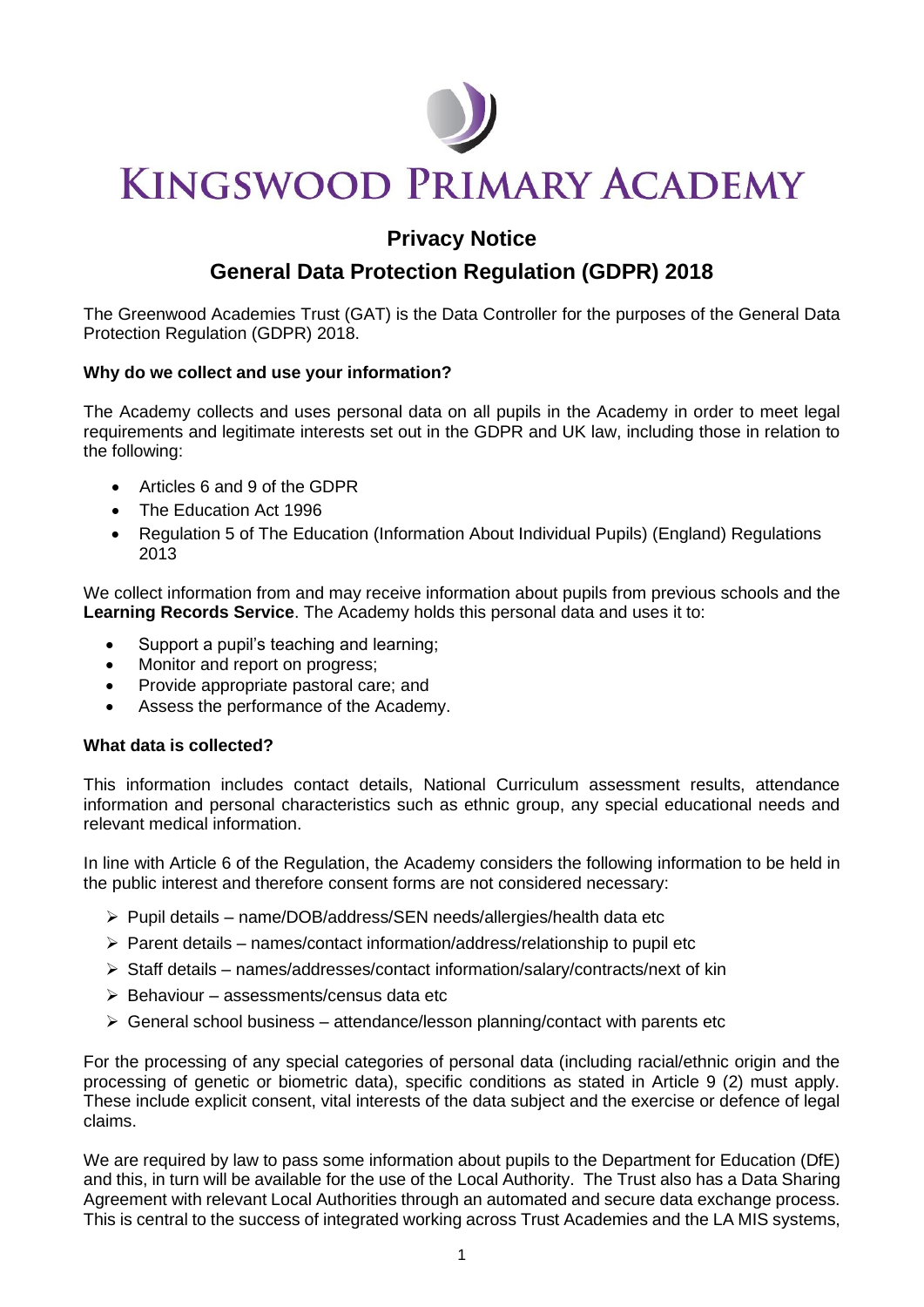thus maintaining reliable and accurate pupil and school records.

The Academy provides data to identified services in order to support the education and development of our pupils. A comprehensive list of data recipients and the nature of the data shared in provided in Appendix 1 of this notice. We will not give information to anyone outside of the Academy without student consent unless the law and our rules allow us to.

Please refer to the Trust Privacy Policy for Pupils and Parents for more detailed information about data collection and sharing. This can be found on the Academy website or a copy can be obtained from the Academy office.

If you would like to see a copy of the information held and/or shared by the Academy, please contact the Academy.

If you require more information about how the Local Authority (LA) and/or DfE store and use your information, then please go to your relevant Local Authority website.

If you are unable to access the website, we can send you a copy of this information. Please contact the DfE as follows:

Public Communications Unit Department for Education Sanctuary Buildings Great Smith Street London SW1P 3BT

**Tel:** 0370 000 2288 [Government guidance on Data Protection](https://www.gov.uk/data-protection-how-we-collect-and-share-research-data)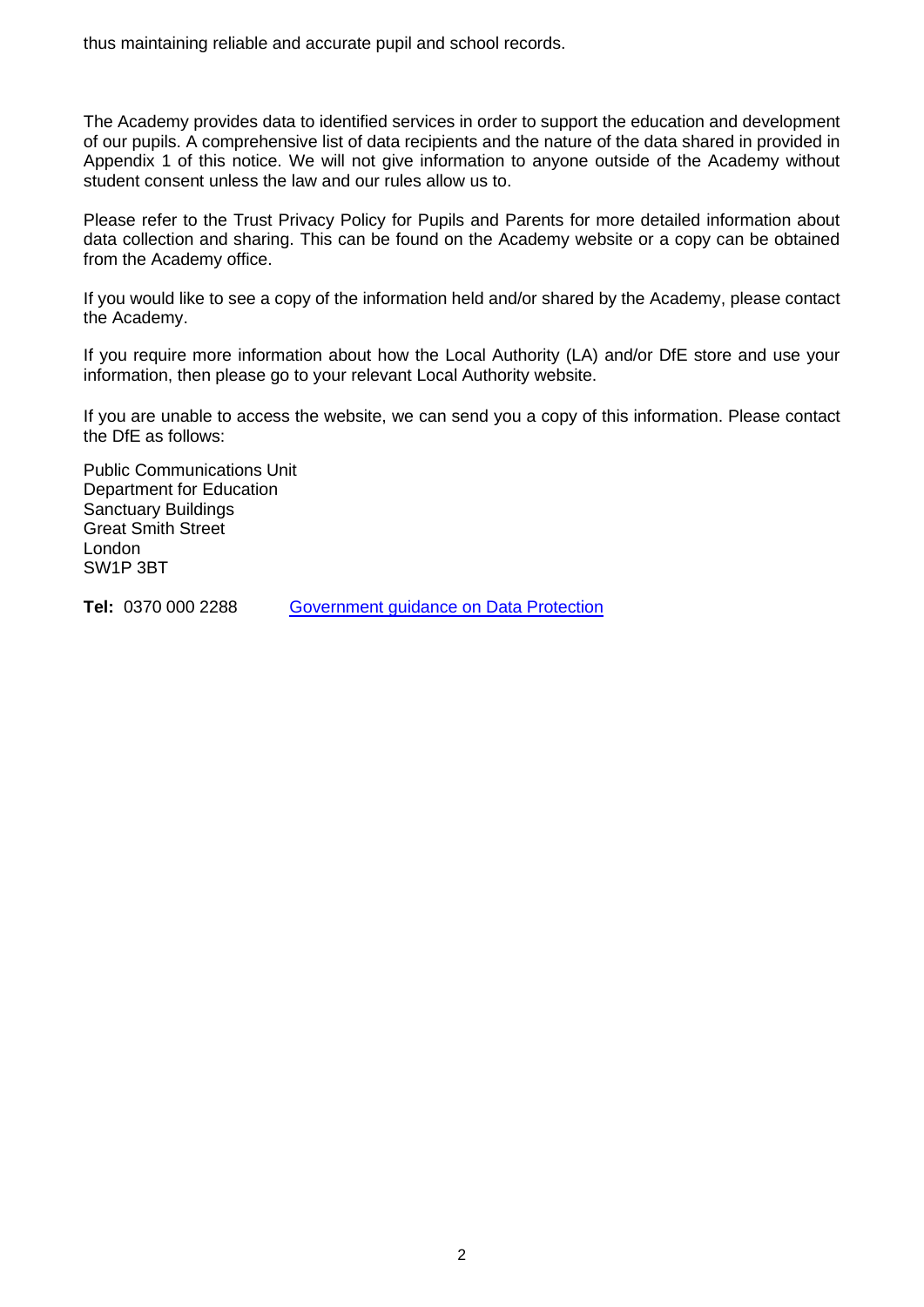# **KINGSWOOD PRIMARY ACADEMY**

# **Privacy Notice - Appendix 1**

| Data recipient and purpose of sharing                                                                                                                    | Student names | Date of birth | Characteristics* | Home contact details | Parental contact | Examination results | <b>Other</b>               |
|----------------------------------------------------------------------------------------------------------------------------------------------------------|---------------|---------------|------------------|----------------------|------------------|---------------------|----------------------------|
| National Health Service colleagues for the<br>purposes of administrating a vaccination<br>programme                                                      | ✓             | ✓             |                  | ✓                    |                  |                     |                            |
| parentseveningsystem.co.uk to enable you to<br>book appointments on-line                                                                                 | ✓             |               |                  | ✓                    |                  |                     | <b>Student timetables</b>  |
| <b>NMPAT</b> Music service                                                                                                                               | $\checkmark$  |               |                  |                      |                  |                     |                            |
| Police for safeguarding vulnerable pupils                                                                                                                | ✓             | ✓             | ✓                | ✓                    | ✓                |                     |                            |
| <b>Bikeability for cycling proficiency</b>                                                                                                               | $\checkmark$  |               |                  |                      |                  |                     |                            |
| <b>CYPS</b> for safeguarding vulnerable pupils                                                                                                           | $\checkmark$  | $\checkmark$  | ✓                | $\checkmark$         | ✓                |                     |                            |
| The Voice for safeguarding vulnerable pupils                                                                                                             | ✓             | $\checkmark$  | ✓                | ✓                    | ✓                |                     |                            |
| <b>Woodnewton Nurture Group for safeguarding</b><br>vulnerable pupils                                                                                    | ✓             | ✓             | ✓                | ✓                    | ✓                | ✓                   |                            |
| Tempest Photography for class and individual<br>photographs                                                                                              | ✓             |               |                  |                      |                  |                     |                            |
| Northamptonshire County Council for transport<br>information                                                                                             | $\checkmark$  | $\checkmark$  |                  | $\checkmark$         | ✓                |                     |                            |
| groupcall.com (Messenger) to facilitate effective<br>communication                                                                                       | ✓             | ✓             |                  | ✓                    | ✓                |                     |                            |
| <b>CAMHS</b> for safeguarding vulnerable pupils                                                                                                          | ✓             |               |                  |                      |                  |                     |                            |
| <b>E4education</b> for the use of our website                                                                                                            | ✓             |               |                  |                      |                  |                     |                            |
| <b>Evolve</b> for the purposes of organising off-site<br>educational visits                                                                              | ✓             | ✓             | ✓                |                      |                  |                     | <b>Medical information</b> |
| National Health Service School nurse, Star<br>SEN, Education Physiologist, Speech and Lang<br>Therapy, ADHD/ASD Team, Community<br>Paediatrician and GPs | ✓             | ✓             | ✓                | ✓                    | ✓                |                     |                            |
| Capita SIMS pupil database                                                                                                                               | ✓             | $\checkmark$  | $\checkmark$     | ✓                    | ✓                | ✓                   |                            |
| pixl.org.uk for the purposes of improving student<br>exam results through sharing good practice                                                          |               |               | ✓                |                      |                  | ✓                   |                            |
| <b>Purple Mash for the purpose of providing</b><br>additional learning material                                                                          | ✓             |               |                  |                      |                  |                     |                            |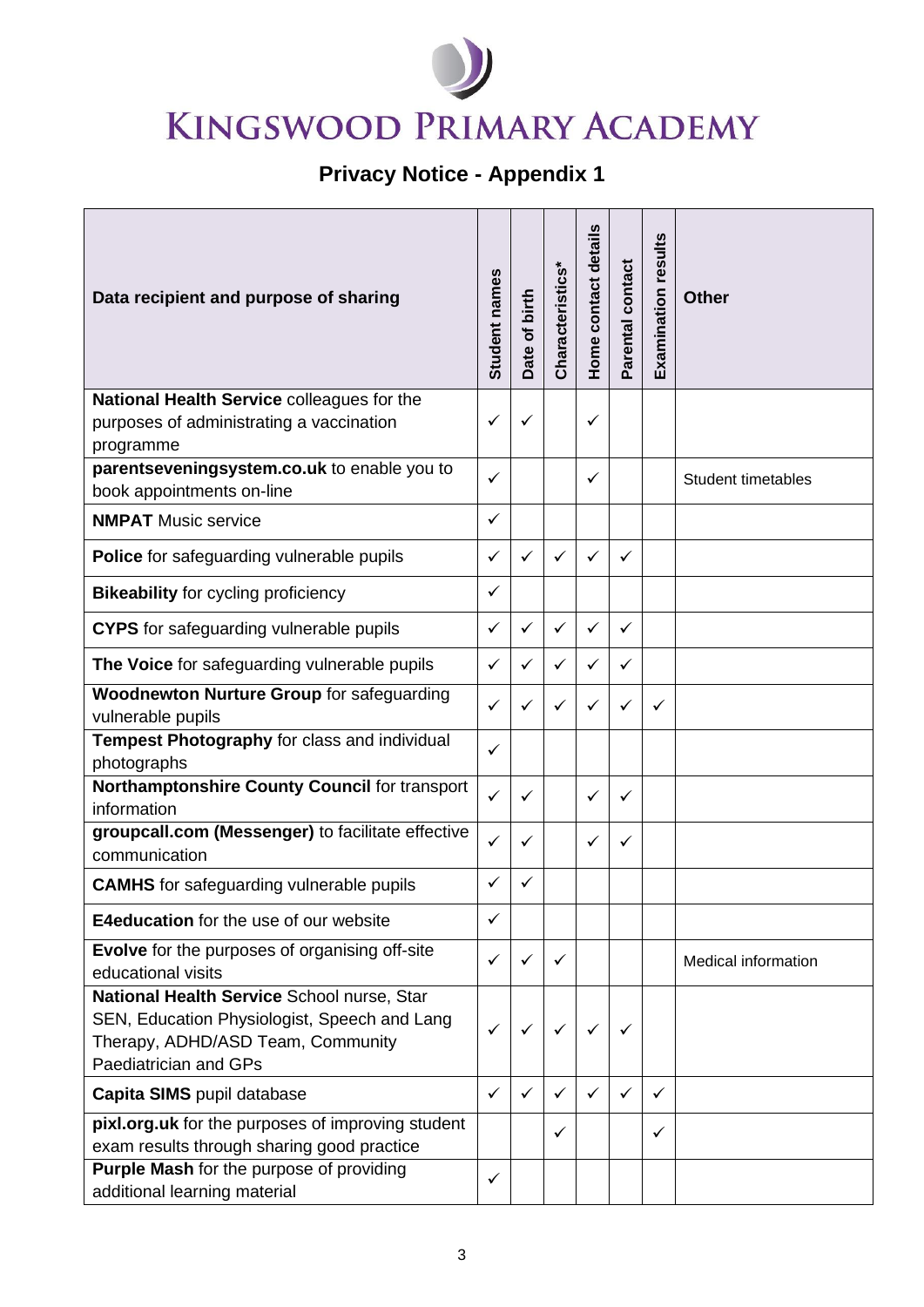| Data recipient and purpose of sharing                                                         | Student names | Date of birth | Characteristics* | Home contact details | Parental contact | <b>Examination results</b> | <b>Other</b>   |
|-----------------------------------------------------------------------------------------------|---------------|---------------|------------------|----------------------|------------------|----------------------------|----------------|
| fftaspire.org for the purposes of improving                                                   | $\checkmark$  | $\checkmark$  | ✓                |                      |                  | ✓                          |                |
| student exam results                                                                          |               |               |                  |                      |                  |                            |                |
| JSA Residential to ensure pupils safety whilst on                                             | $\checkmark$  | ✓             | $\checkmark$     |                      |                  |                            |                |
| residential trips                                                                             |               |               |                  |                      |                  |                            |                |
| huddle.com for the purposes of collaborative                                                  |               |               |                  |                      |                  |                            |                |
| working as part of the Academy's membership of                                                |               |               |                  |                      |                  |                            |                |
| the PIXL club (pixl.org.uk). Information about<br>Huddle's compliance with the privacy shield | $\checkmark$  |               |                  |                      |                  | $\checkmark$               | Employee names |
| certification (as a non-EU company) is available                                              |               |               |                  |                      |                  |                            |                |
| online by following the link.                                                                 |               |               |                  |                      |                  |                            |                |
| Northamptonshire County Council for the                                                       |               |               |                  |                      |                  |                            |                |
| purpose of successful school admissions, free                                                 | ✓             | ✓             |                  |                      | ✓                |                            |                |
| school meals etc.                                                                             |               |               |                  |                      |                  |                            |                |
| Kingswood Caterers for the efficient running of                                               |               |               |                  |                      |                  |                            |                |
| our school meals                                                                              | ✓             |               |                  |                      |                  |                            |                |
| Corby Swimming Pool for the safeguarding of                                                   |               |               |                  |                      |                  |                            |                |
| pupils during swimming lessons                                                                | ✓             |               | ✓                |                      |                  |                            |                |
| Early Years Team to provide information for                                                   |               |               |                  |                      |                  |                            |                |
| funding purposes                                                                              | ✓             | ✓             | $\checkmark$     | ✓                    | $\checkmark$     |                            |                |
| <b>Coolmilk</b> for the purpose of providing milk                                             | ✓             |               | ✓                |                      |                  |                            |                |
| Nursery Milk for the purpose of providing milk to<br>our nursery children                     | ✓             |               |                  |                      |                  |                            |                |
|                                                                                               |               |               |                  |                      |                  |                            |                |
| <b>Inventry</b> for the purpose of safeguarding                                               | ✓             |               |                  |                      |                  |                            |                |
| Tucasi for finance purposes.                                                                  | $\checkmark$  |               | ✓                | ✓                    |                  |                            |                |
| Mad2Perform for the purposes of dance club                                                    | ✓             |               |                  |                      |                  |                            |                |
| safeguarding                                                                                  |               |               |                  |                      |                  |                            |                |
| Class Dojo for the purpose of providing                                                       | ✓             |               |                  |                      |                  |                            |                |
| additional learning material                                                                  |               |               |                  |                      |                  |                            |                |
| Kingswood Children Centre for the                                                             | ✓             |               |                  |                      |                  |                            |                |
| safeguarding of vulnerable pupils                                                             |               |               |                  |                      |                  |                            |                |
| Kingswood Community Support for the                                                           | ✓             |               |                  |                      |                  |                            |                |
| purpose of supporting our families<br>Tapestry for the purpose of providing additional        |               |               |                  |                      |                  |                            |                |
| learning material                                                                             | ✓             | $\checkmark$  | ✓                |                      |                  |                            |                |
| <b>CPOMS</b> for the safeguarding of vulnerable pupils                                        | ✓             | $\checkmark$  | ✓                |                      |                  |                            |                |
| Social Services/MASH Team for the                                                             |               |               |                  |                      |                  |                            |                |
| safeguarding of vulnerable pupils                                                             | ✓             | ✓             | ✓                | ✓                    | ✓                |                            |                |
| Corby Borough Council for the purpose of                                                      |               |               |                  |                      |                  |                            |                |
| <b>Town Sports Competitions</b>                                                               | ✓             | ✓             |                  |                      | ✓                |                            |                |
| Department of Education for safeguarding                                                      |               |               |                  |                      |                  |                            |                |
| purposes                                                                                      | ✓             |               |                  |                      |                  | ✓                          |                |
| <b>Twitter</b> for communication purposes                                                     |               |               |                  |                      |                  |                            |                |